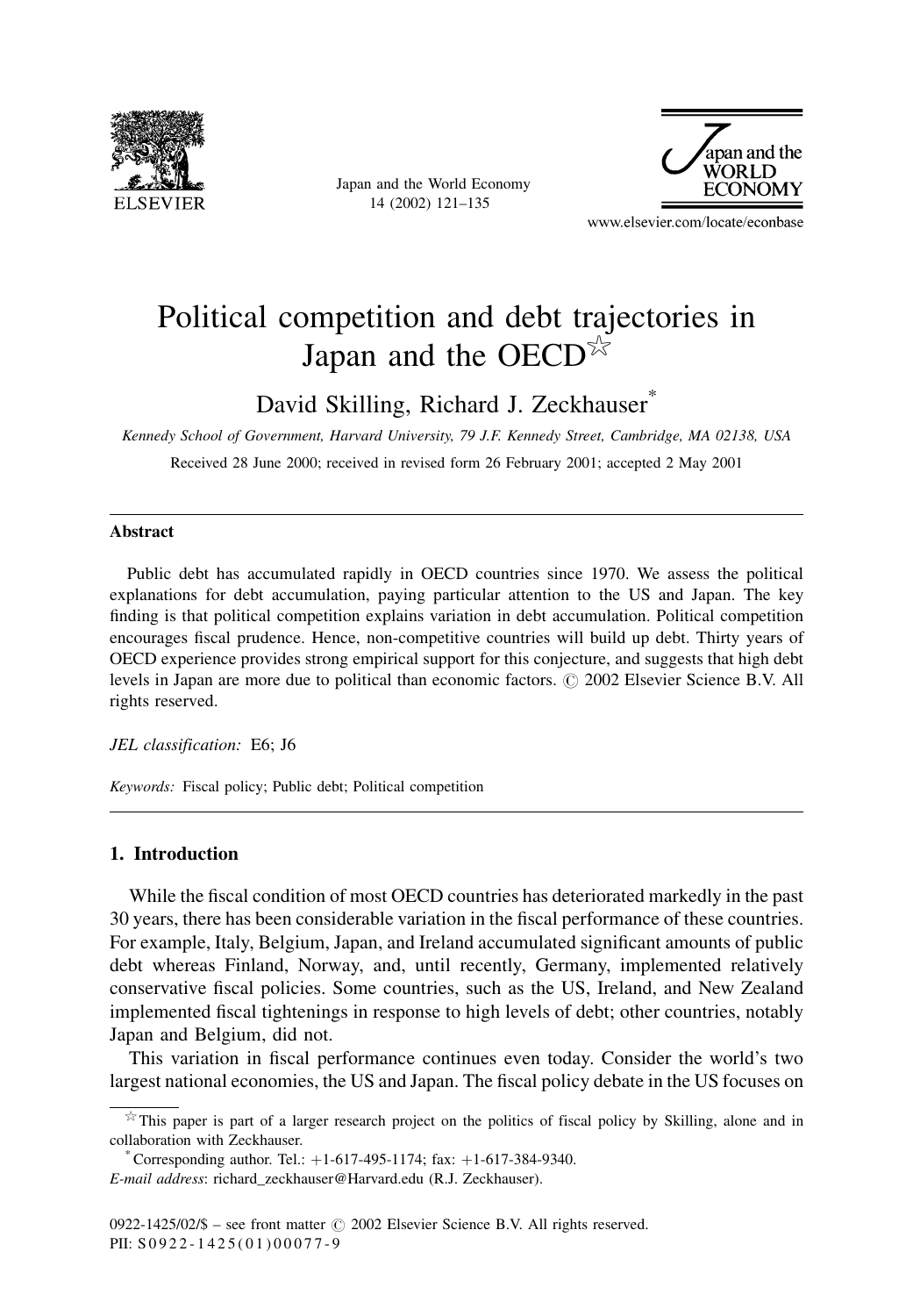the appropriate use of the projected fiscal surpluses, and the implications of buying back public debt. In contrast, recent IMF projections show public debt in Japan rising to 150 percent of gross domestic product (GDP) by 2004. This paper seeks to identify the causes of the significant differences in the fiscal performance between Japan and the US, and OECD countries more generally, over the past 30 years (Figs.  $1-3$ ). We employ the ratio of a nation's *gross public debt* to its GDP as our central measure of its fiscal condition. The government's current fiscal deficit or surplus indicates how the debt ratio is changing.

In 1970, Japan had a gross debt of 10 percent of GDP, a remarkably small number. Since then, aside from a brief reduction in the late 1980s, Japan's debt ratio has grown swiftly, and is projected to reach a remarkable 117 percent by the end of year 2000. This dramatic trajectory can be explained in part by economic fundamentals: large terms-of-trade shocks in the 1970s and recession in the 1990s fueled the growth of debt, whereas strong economic growth in the 1980s briefly reduced it. Indeed, variation in economic growth influences changes in Japan's gross debt more than it does in many other countries. But economic factors do not provide a complete explanation. Japan has not halted the increase in debt in the way that other high debt countries have. By contrast, the US has had a more varied path of debt since 1960. Its debt decreased through the 1960s and 1970s, but then increased significantly in the 1980s. However, the US arrested its growth in gross debt at 63 percent of GDP in 1993. Its debt ratio has declined significantly since then and further large reductions are projected.

Why does fiscal performance vary in this way across nations? Much research has been directed at this question. The consensus is that economic factors alone cannot explain the observed fiscal policy, and that politics and institutions play a crucial role (Alesina et al., 1997; Franzese, 1998). In this paper, we build on this understanding of the politics of fiscal policy by outlining and testing a simple theory of fiscal policy decision making. The theory incorporates voters' preferences as a building block. The independent variable is the way the political system affects the incumbent government's response to these preferences.

We make two major claims in this paper:

122

- 1. Competition in a political system leads to a fiscal policy that results in smaller deficits. As a result, less debt will be accumulated in countries with more competitive political systems.
- 2. Holding the level of political competition constant, dominant political parties—the ones most frequently in power—implement fiscal policy settings that result in smaller deficits.

If true, these claims plausibly explain the path of deficits and debt observed over the past four decades in OECD nations. And while statistical confidence is not possible with data on just two nations, the claims are consistent with the patterns observed in Japan and the US, and in particular with their contrasting ability to constrain high levels of debt.

# 2. Fiscal policy as a response to voter preferences

Empirical evidence suggests that the level of the deficit responds to the stock of public debt. This is not surprising in light of Herbert Stein's dictum that "if something cannot go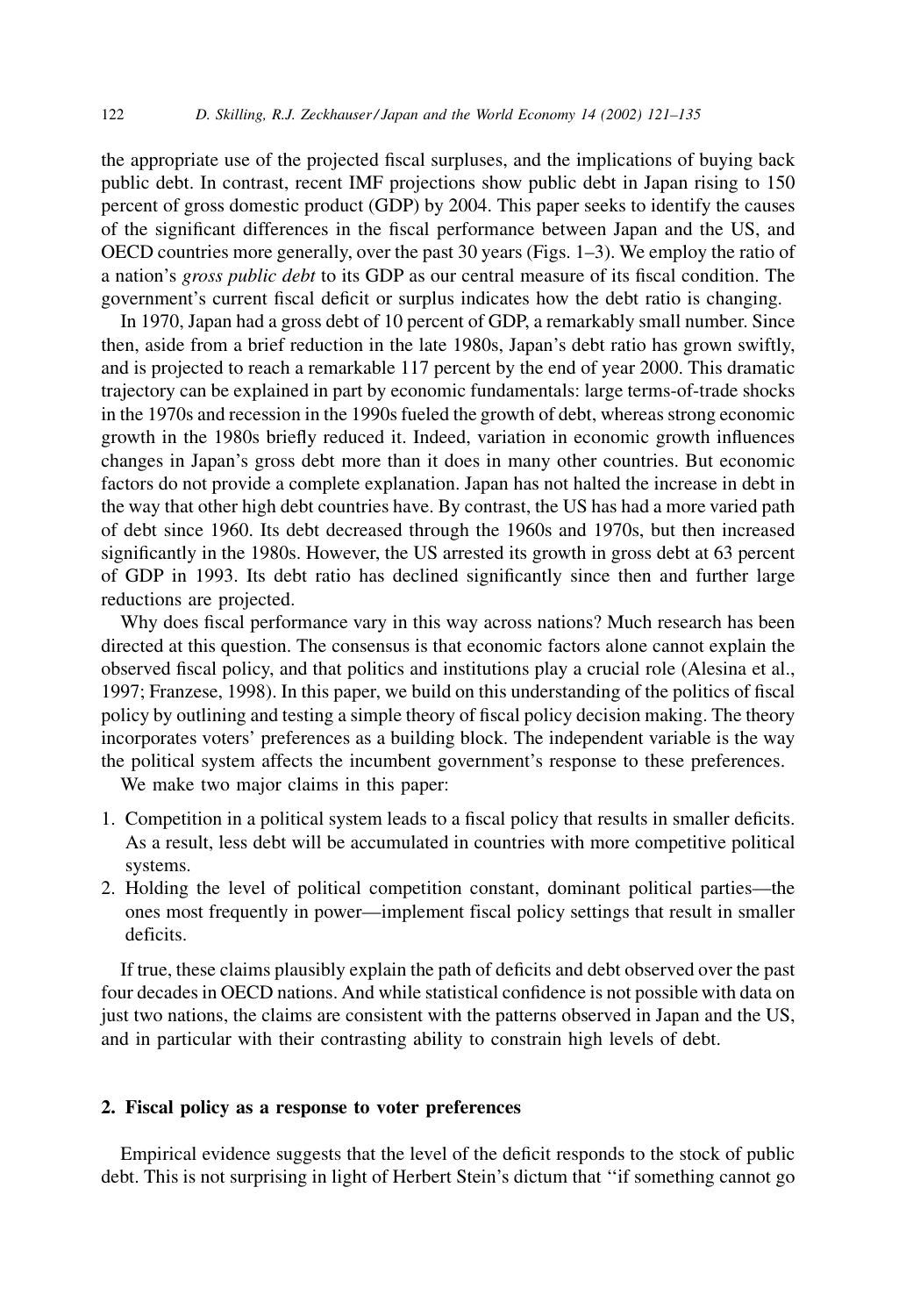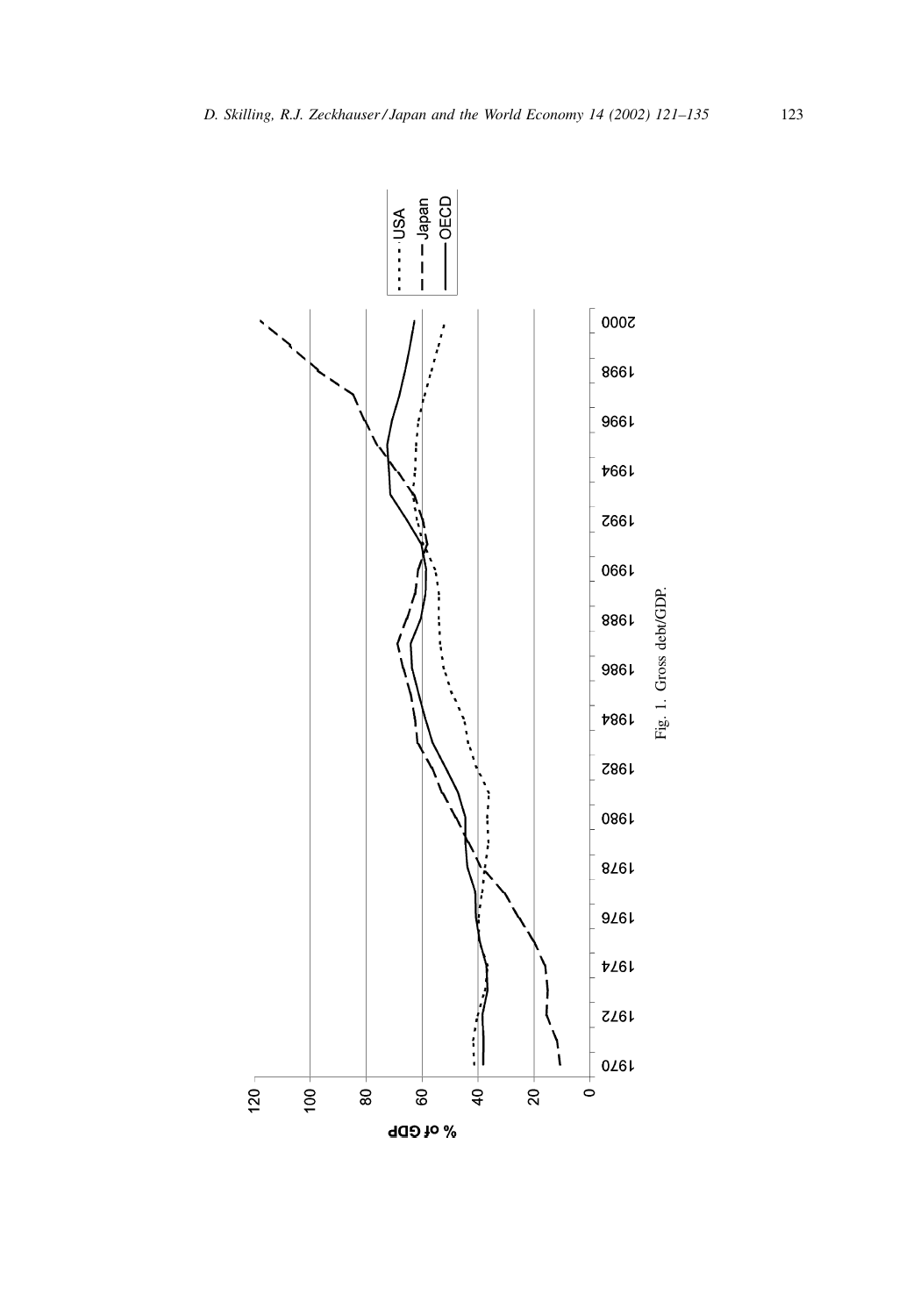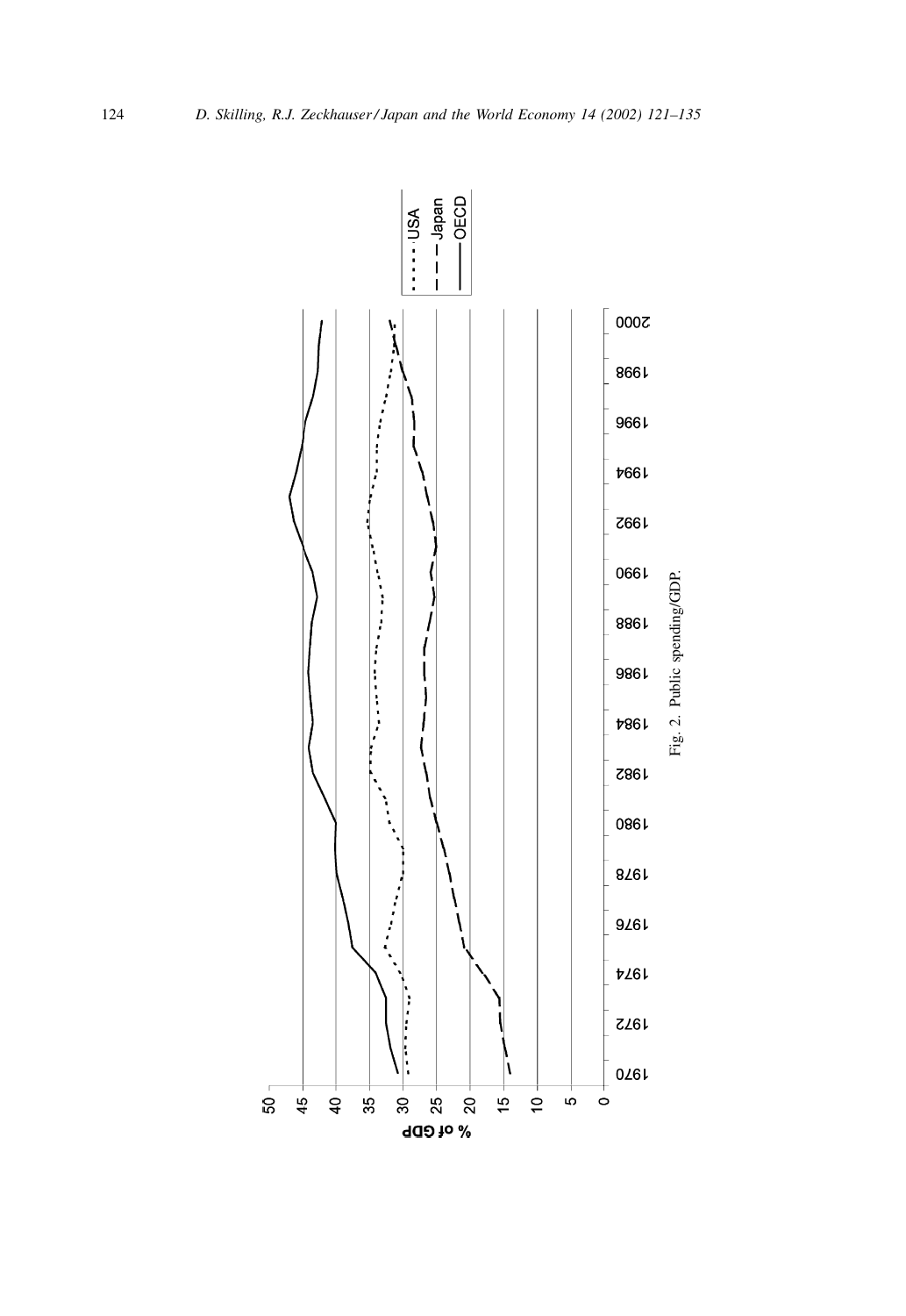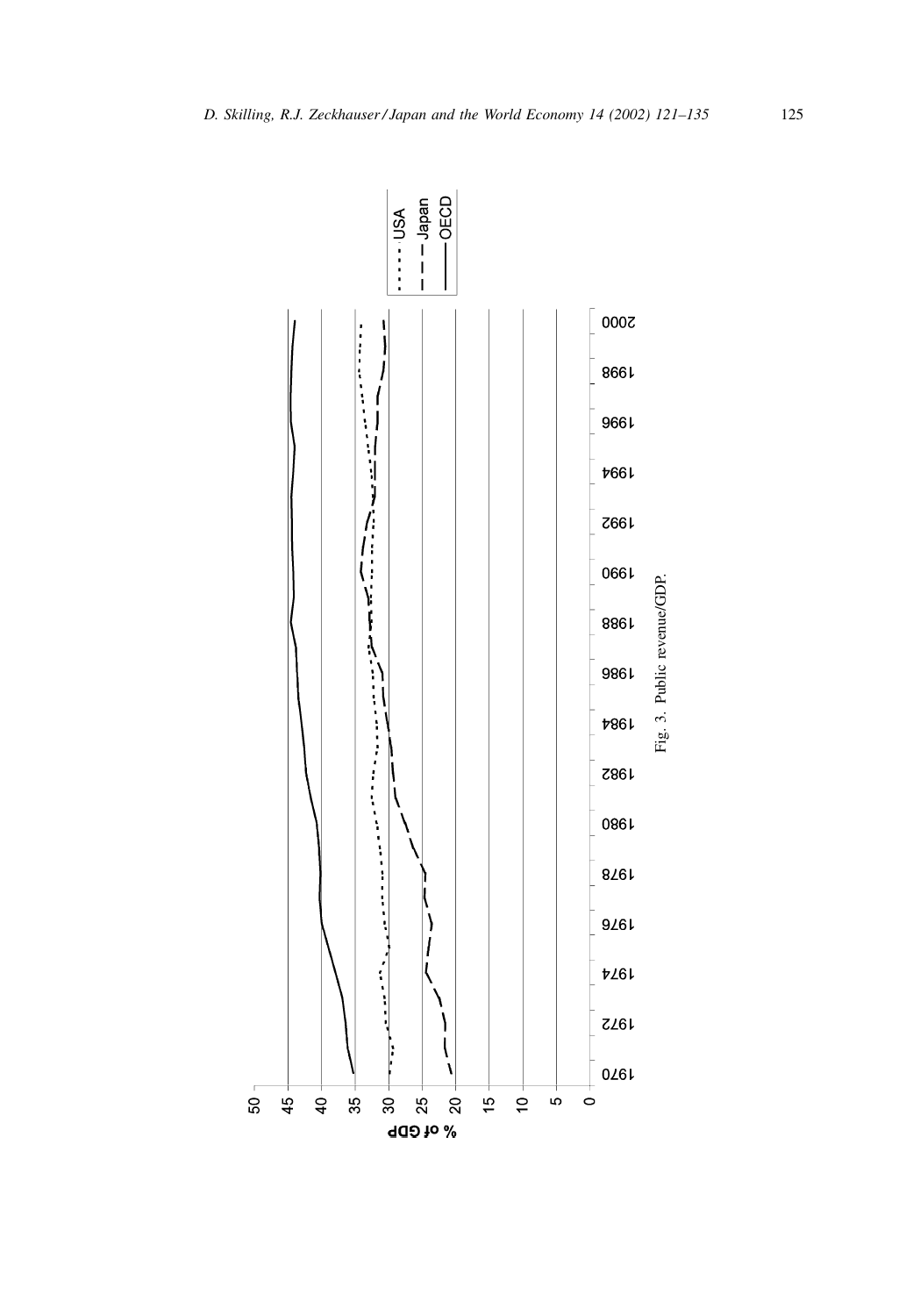126

on forever, it will stop." If we accept the common assertion of economists that there are increasing marginal costs of debt, governments should be expected to respond to high and growing debt by tightening fiscal policy, and for the most part they do, as documented by Bohn (1998) for the US and by Skilling (1999) for OECD countries between 1960 and 1997. However, these observations alone do not explain why governments accumulate such high debt levels and why (and when) they decide to subsequently adjust to prudence.

Casual intuition, as well as a large body of theory, suggests that governments accumulate debt because spending is popular with voters and raising taxes is not. Moreover, presentoriented and somewhat myopic voters do not monitor government actions well enough to predict their future consequences. Indeed, most citizens may be unaware of many areas of current expenditure. They are aware of taxes, and may believe that by holding them down now they can get future generations to share some of their burden. Deficits and debt are the logical consequence.

Fortunately, voters are not quite this naïve, at least not always. They recognize that debt levels can get excessive, in effect that there are increasing marginal costs of debt. In empirical work, not shown, we find that voters punish tight fiscal policy at low debt levels by voting against the incumbent, whereas at high levels of debt they reward fiscal tightening, presumably realizing that a failure to adjust may entail still greater  $costs<sup>1</sup>$ Thus, we find that voters become more prudent (fiscally conservative) as debt levels rise, when prudence is called for.

These results on voters' debt-contingent fiscal conservatism help to reconcile the widespread fiscal profligacy by post-war OECD governments with recent empirical work that suggests that voters are fiscal conservatives (Peltzman, 1992), or that they do not punish governments that implement large fiscal tightenings (Alesina et al., 1998).

We conjecture that the path of deficits and gross debt may be understood in part as the rational response of electorally oriented politicians to voters' behavior. Our focus will be on the *primary balance*, the current fiscal deficit net of interest payments. In this paper, unless otherwise indicated, we normalize dollar values by representing them as a percentage of GDP. Thus, when we talk of the primary balance, we are talking in percentage terms. Following Alesina et al. (1998), we define a fiscal tightening as an annual improvement in the primary balance of more than 1.5 percentage points; a fiscal loosening is an annual deterioration of more than 1.5 percentage points.

## 3. Political competition and political dominance

If voters' preferences are to affect fiscal policy decision making, political structures will play a central role. The two characteristics of political structures that we identify as important are the level of political competition within a country and the dominance or nondominance of the party in power. We examine whether more competitive political systems yield better fiscal performances than political systems where power is more concentrated,

<sup>&</sup>lt;sup>1</sup> Skilling's (1999) results show that fiscal tightening improves the re-election prospects of the incumbent at debt levels above 60 percent of GDP, but hurts those of an incumbent who implements fiscal tightening at debt levels below 40 percent of GDP. Conversely, fiscal loosening receives greater electoral support at lower debt levels than at higher debt levels.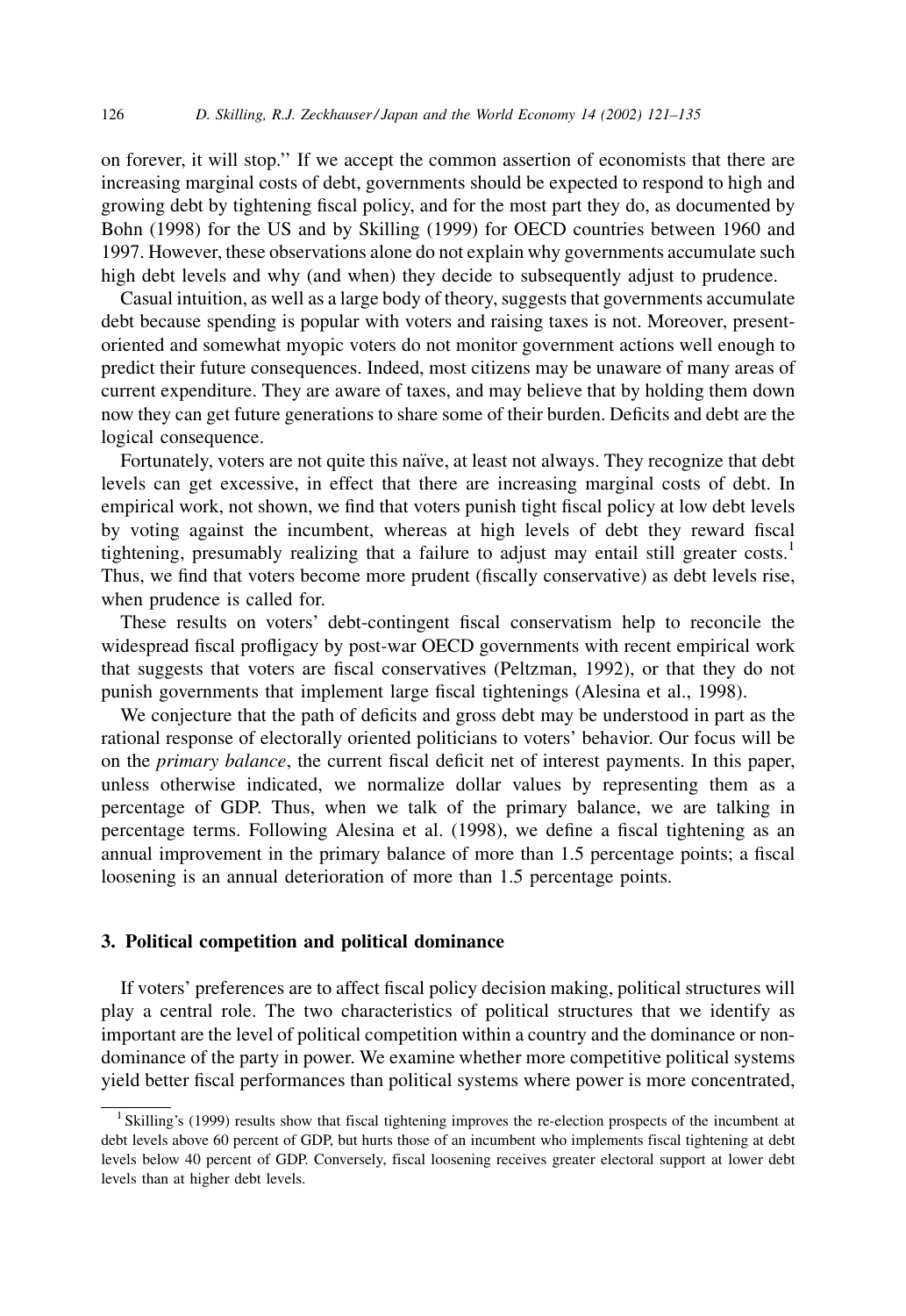and whether the dominant political party within each nation acts in a more fiscally prudent manner because it is more likely to be in power in the future.

This analysis of competition and dominance differs from previous research on political institutions that measured the strength and durability of government by focusing on the frequency of turnover and the expected time in office (Grilli et al., 1991). Our focus, by contrast, is on the degree of competition in the political system and the future orientation of the incumbent.

#### 3.1. Political competition

We construct a *political competition index* (PCI) as 1 minus a Herfindahl "political concentration index." This is a direct extension of the index's use as a market concentration index (Tirole, 1988). We base the index on the proportion of time that different parties, or a long-lived coalition of parties, were in power between 1960 and 1997.<sup>2</sup> We treat a stable coalition, such as those that have dominated Italy and Belgium for the past 40 years, as equivalent to a single political entity. Although the party shares of such coalitions change, and there can be frequent turnovers of governments, where a core group of parties dominate the governing coalition we interpret this as a coherent political bloc. Non-competitive systems, such as those in Italy and Japan, have a low competition index rating, whereas more competitive political systems, such as those in the US and Finland have higher index values (Table 1).

We believe that greater political competition provides a stronger incentive for incumbents to be responsive to the preferences of voters, as there is a more credible threat of removal from office. Therefore, we believe that political competition generally improves the primary balance (the fiscal deficit before interest payments) by disciplining the incumbent not to implement unsustainable fiscal policy. This is consistent with—what we label—the Chicago School view of the effects of political competition on fiscal performance. Fig. 4 provides some support for this intuition; it graphs the level of political competition against debt accumulated since 1970; the three OECD countries with the least competitive political systems currently have the three highest debt levels. Further, when we divide the countries into categories by the intensity of competition, we find that they have very different debt profiles (Fig.  $5$ ).<sup>3</sup>

## 3.2. Political dominance

Running a deficit shifts an obligation forward; future governments must ultimately pay. A deficit imposes a negative externality on future regimes.<sup>4</sup> Presumably, the more likely it is that a party will be in power in the future, the more it will internalize this externality, and the less it will shift the financial obligations forward. This leads us to look to

<sup>&</sup>lt;sup>2</sup>We define the political competition index (PCI) as PCI =  $1 - \sum \alpha_i^2$  where  $\alpha_i$  is the proportion of time in office for party (or coalition) i and  $\sum \alpha_i = 1$ . We also calculate political competition (and political dominance) over two sub-periods. Our results are robust to these different definitions.

<sup>&</sup>lt;sup>3</sup>Refer to Appendix A for a description of these categories.

<sup>&</sup>lt;sup>4</sup>This leaves aside arguments about Ricardian Equivalence, efficient intergenerational transfers, etc. However, much these arguments intrigue economists, they are irrelevant esoterica to hard-nosed politicians and voters.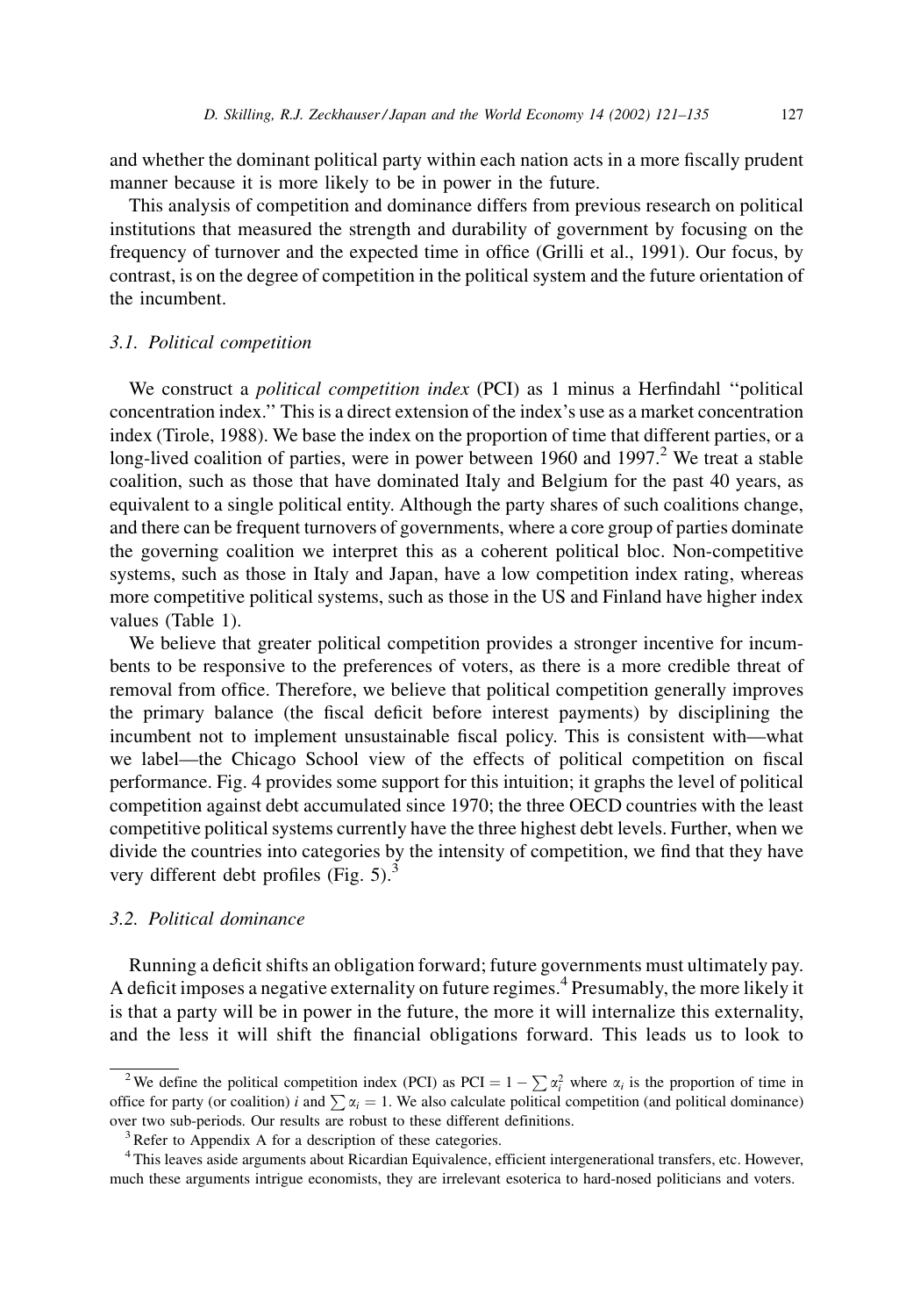| Country         | 1960-1997         |                      | 1960-1979         |                      | 1980-1997         |                      |
|-----------------|-------------------|----------------------|-------------------|----------------------|-------------------|----------------------|
|                 | Dominant<br>party | Competition<br>index | Dominant<br>party | Competition<br>index | Dominant<br>party | Competition<br>index |
| US              | Republican        | 0.50                 | Democrat          | 0.49                 | Republican        | 0.48                 |
| Japan           | LDP               | 0.04                 | <b>LDP</b>        | 0.00                 | <b>LDP</b>        | 0.08                 |
| Germany         | <b>CDU</b>        | 0.44                 | <b>CDU</b>        | 0.50                 | <b>CDU</b>        | 0.27                 |
| France          | Gaullists         | 0.42                 | Gaullists         | 0.00                 | <b>Socialists</b> | 0.49                 |
| UK              | Conservatives     | 0.44                 | Conservatives     | 0.49                 | Conservatives     | 0.31                 |
| Italy           | DC                | 0.18                 | DC                | 0.00                 | DC                | 0.33                 |
| Canada          | Liberals          | 0.43                 | Liberals          | 0.25                 | Liberals          | 0.50                 |
| Austria         | <b>SPO</b>        | 0.40                 | <b>OVP</b>        | 0.49                 | <b>SPO</b>        | 0.00                 |
| Belgium         | <b>CVP</b>        | 0.00                 | <b>CVP</b>        | 0.00                 | <b>CVP</b>        | 0.00                 |
| Denmark         | <b>SD</b>         | 0.55                 | SD.               | 0.37                 | Conservatives     | 0.49                 |
| Finland         | <b>SDP</b>        | 0.57                 | <b>SDP</b>        | 0.50                 | <b>SDP</b>        | 0.59                 |
| Iceland         | Independents      | 0.42                 | Independents      | 0.32                 | Independents      | 0.48                 |
| Ireland         | Fianna Fail       | 0.45                 | Fianna Fail       | 0.37                 | Fianna Fail       | 0.49                 |
| The Netherlands | <b>CDA</b>        | 0.63                 | <b>KVP</b>        | 0.50                 | <b>CDA</b>        | 0.21                 |
| Norway          | AP                | 0.52                 | AP                | 0.45                 | AP                | 0.45                 |
| Sweden          | <b>SDA</b>        | 0.39                 | <b>SDA</b>        | 0.25                 | <b>SDA</b>        | 0.52                 |
| Australia       | Liberal           | 0.49                 | Liberal           | 0.25                 | Labour            | 0.44                 |
| New Zealand     | National          | 0.34                 | National          | 0.25                 | National          | 0.45                 |
| Average         |                   | 0.34                 |                   | 0.31                 |                   | 0.37                 |

| Table 1 |                                |  |
|---------|--------------------------------|--|
|         | Party dominance and PCI values |  |

differences in behavior between the ruling parties that are likely and unlikely to be in power in the future.

We define the *dominant party* to be the party (or coalition of parties) that had the highest share of incumbency between 1960 and 1997 within each country. For example, the Conservatives are the dominant party in the UK and the Liberals are the dominant party in Canada. Controlling for political competition, we hypothesize that the dominant party in any political system will be associated with lower deficits and higher surpluses, since it is more likely to be in power in the future when the costs of high debt and fiscal tightening are realized. There is a tension, of course, between political competition and political dominance. The more competition there is, the less likely it is that the dominant party will be in office. This suggests that there is some trade-off between political competition and political dominance in terms of obtaining improved fiscal performance.<sup>5</sup>

# 3.3. Results

These ideas and hypotheses are tested on a panel of 18 OECD countries from 1960 to 1997. We examine the effect of political competition on the primary balance, public

 $<sup>5</sup>$  If there are only two possible parties in a country, there will be a strictly negative but nonlinear relationship</sup> between competition and political dominance. Still, the nonlinearity will allow the dominance effect to predominate in some cases, and the competition effect in others.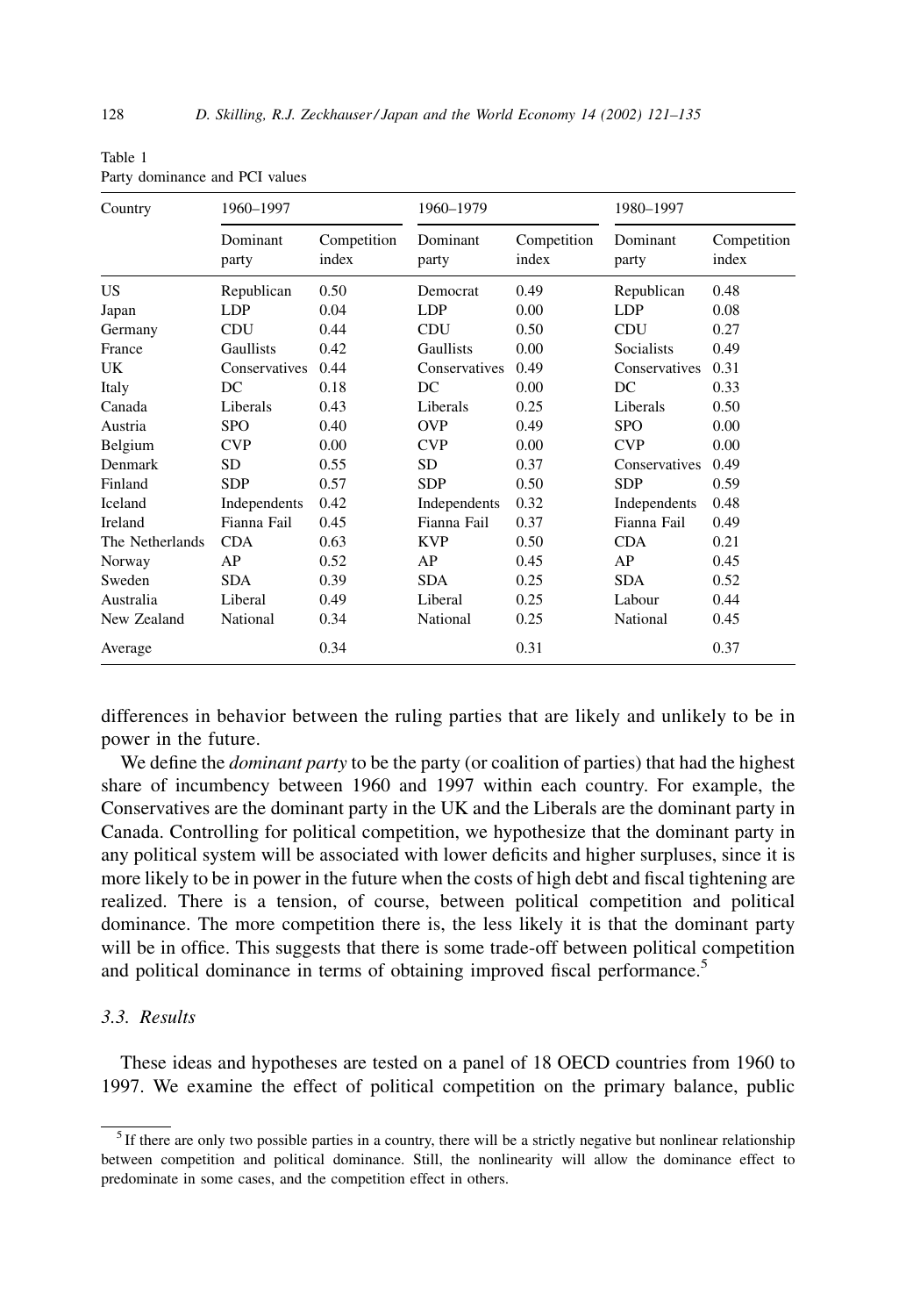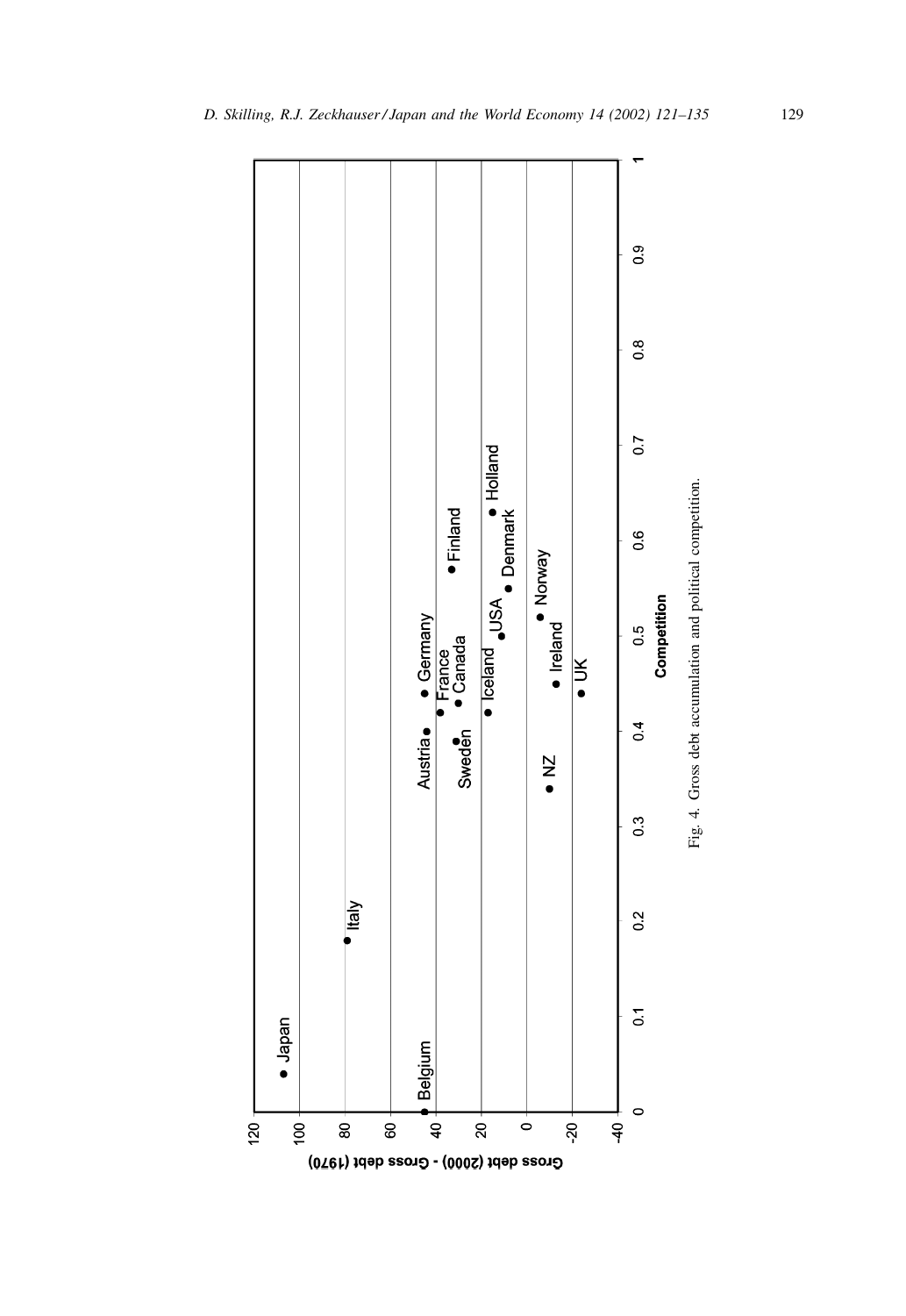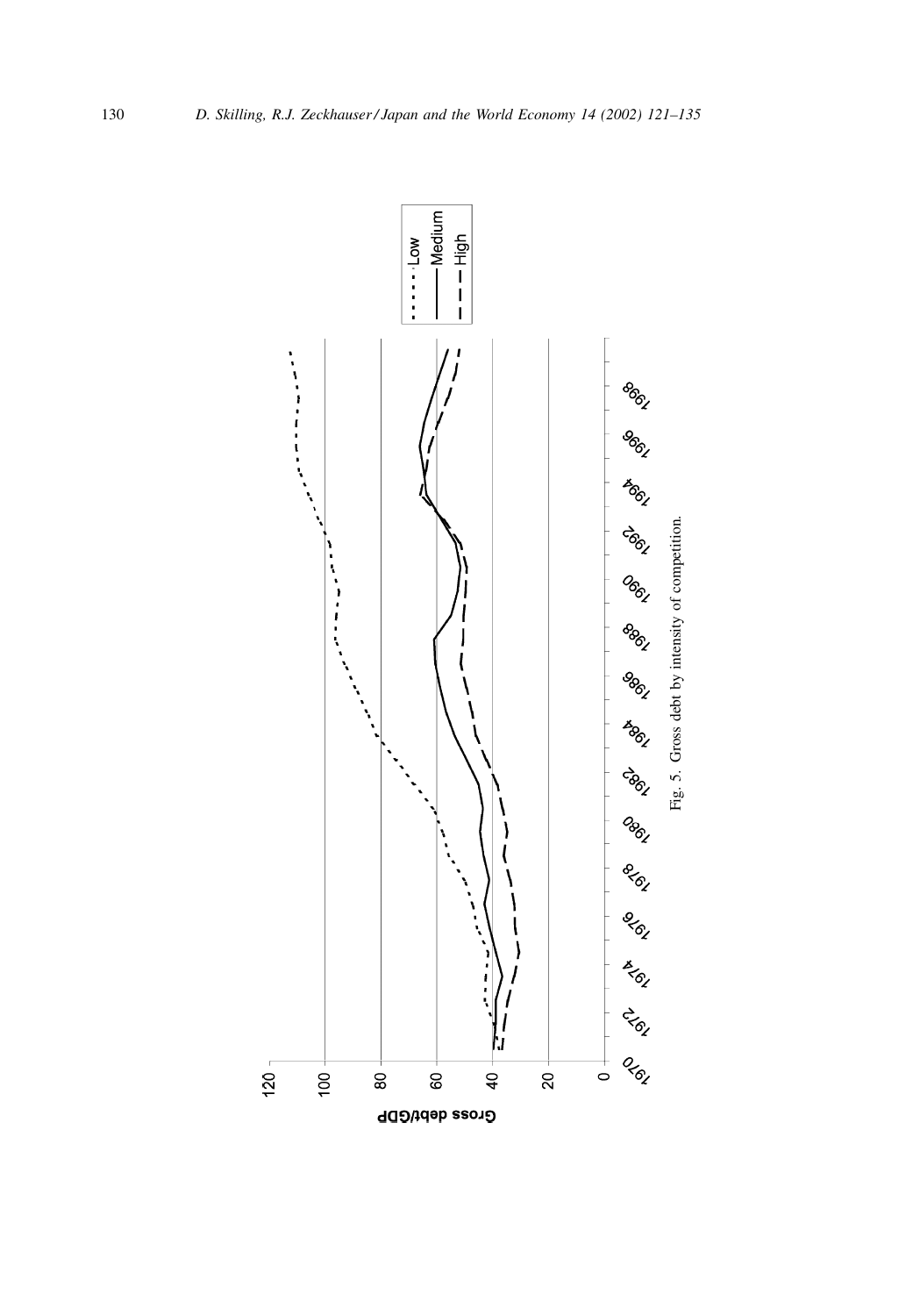|                                  | Primary<br>balance (1)          | Primary<br>balance (2)          | Change in<br>public spending   | Change in<br>public revenue |
|----------------------------------|---------------------------------|---------------------------------|--------------------------------|-----------------------------|
| Competition                      | $1.67***$ (3.129)               | $1.15^*$ (1.795)                | $-1.33***(-3.634)$             | $-0.27$ $(-1.222)$          |
| Dominant party                   | 0.23(1.601)                     | 0.18(0.958)                     | $-0.21$ ** (-2.242)            | 0.04(0.564)                 |
| Gross debt                       | $0.03***$ (3.754)               | $0.03***$ (3.152)               | $-0.03$ <sup>**</sup> (-1.982) | $-0.01^*$ (-1.826)          |
| Low debt                         | $0.37^*$ (1.694)                | 0.46(1.580)                     | $-0.12(-0.870)$                | $-0.07(-0.743)$             |
| High debt                        | $-0.01$ ( $-0.054$ )            | 0.12(0.472)                     | $-0.12$ ( $-0.914$ )           | $0.28***(3.323)$            |
| Extreme debt                     | $-0.60^{\circ}$ (-1.681)        | $-0.36(-0.834)$                 | 0.36(1.535)                    | $0.50***$ (3.263)           |
| Lagged spending                  |                                 |                                 | $-0.00$ $(-0.102)$             |                             |
| Lagged revenue                   |                                 |                                 |                                | 0.01(1.618)                 |
| Real growth (lagged)             | $0.20***$ (4.063)               | $0.26***$ (3.936)               | $-0.09***(-2.664)$             | $-0.18$ ( $-0.828$ )        |
| Annual change in<br>real growth  | $0.18***$ (4.489)               | $0.19***$ (3.692)               | 0.01(0.505)                    | $-0.03^{\degree}$ (-1.656)  |
| Inflation (lagged)               | $-0.00$ ( $-0.053$ )            | $-0.01$ ( $-0.454$ )            | 0.01(0.740)                    | $0.01^*$ (1.797)            |
| Annual change in inflation       | $-0.02$ ( $-0.916$ )            | $-0.05$ ( $-1.235$ )            | $0.03^*$ (1.953)               | $-0.00$ $(-0.323)$          |
| Unemployment (lagged)            | 0.00(0.154)                     | 0.03(0.734)                     | $-0.02$ ( $-0.939$ )           | $-0.00$ $(-0.232)$          |
| Annual change in<br>unemployment | $-0.38$ <sup>***</sup> (-3.608) | $-0.39$ <sup>***</sup> (-3.033) | $0.55***$ (8.055)              | 0.08(1.444)                 |
| Coalition                        | $-0.19(-1.034)$                 | $-0.27(-1.230)$                 | $0.25$ ** (2.359)              | $-0.08$ ( $-0.868$ )        |
| Majority                         | 0.07(0.470)                     | 0.11(0.506)                     | $-0.19^{\circ}$ (-1.777)       | $-0.07(-0.893)$             |
| Right                            | $-0.22$ ( $-1.528$ )            | $-0.15(-0.747)$                 | 0.06(0.620)                    | $-0.01$ $(-0.219)$          |
| Constant                         | $-2.88$ <sup>***</sup> (-4.561) | $-1.92$ <sup>**</sup> (-2.414)  | $2.73***$ (5.528)              | 0.52(1.373)                 |
| $R^2$                            | 0.83                            | 0.83                            | 0.83                           | 0.68                        |
| $\overline{N}$                   | 445                             | 416                             | 406                            | 443                         |

| 10010L                                                                                     |  |  |  |
|--------------------------------------------------------------------------------------------|--|--|--|
| The effects of political competition and political dominance on fiscal policy <sup>a</sup> |  |  |  |

Table  $2$ 

\* Variables that are significant at the 90 percent level.

<sup>\*\*</sup>Variables that are significant at the 95 percent level.<sup>\*\*</sup>

\*\*\* Variables that are significant at the 99 percent level.

<sup>a</sup> The coefficients are reported, and the *t*-statistics are in parentheses (based on panel-corrected standard errors). The coefficients on the three (decade-length) time fixed-effects and the three regional dummies are not reported.

spending, and public revenue. Appendix A describes the data and empirical approach in more detail.

We find that political competition has a significantly positive effect on the primary balance (Table 2). The coefficients suggest that an increase in the competition index from 0 to 0.5 (approximately the distance between Japan and the US) will lead to an annual improvement in the primary balance of over 0.5 percentage points. We also find that competition appears to improve the primary balance substantially through reduced growth in spending. Indeed, the effect of competition on growth in public revenue is small and statistically insignificant.

The incumbency of a dominant party has a less powerful effect on these fiscal variables. It is not significant at conventional levels on the measures of primary balance. However, dominant parties are associated with significantly lower spending growth—although this effect is much smaller than the effect of political competition.

The economic and fiscal environment also has a powerful effect on fiscal policy decision-making. In particular, the debt level is a significant determinant of spending decisions. As debt increases, spending growth decreases which, given constant revenue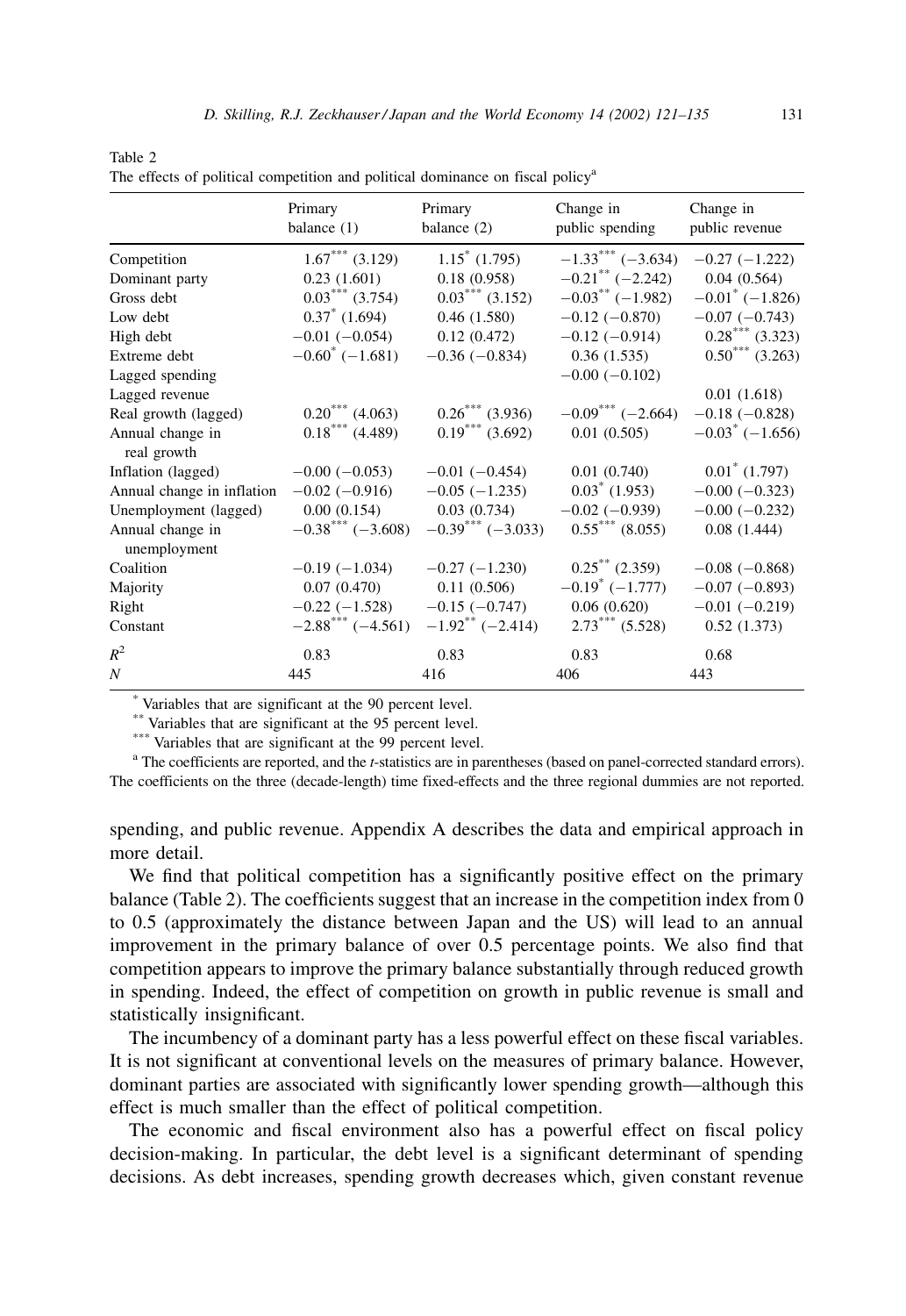growth, directly improves the primary balance. Real growth, unemployment, and inflation also have significant effects on these variables in the expected directions. In particular, an increase in the unemployment rate has a significantly expansionary effect on spending and a negative effect on the primary balance.

Consistent with previous empirical research, we find that coalition governments are associated with worse fiscal performance in terms of the primary balance and spending growth. More surprisingly, we find that right wing parties are also associated with worse fiscal performance, although in an insignificant manner.

## 4. Application to Japan and the US

Our empirical results suggest that variation in the level of political competition, and in the pattern of incumbency of different political parties, has affected nations' debt trajectories over the past few decades. Indeed, these results suggest that differences in the degree of political competition in the political systems of the US and Japan explain a significant portion of their fiscal records in recent decades.

The Liberal Democratic Party (LDP) has dominated the Japanese political system for the past 50 years. Although the strength of the LDP has waned, particularly over the past decade, it remains the dominant political entity and it is not clear that Japan's opposition parties are capable of taking control. Accordingly, the Japanese political system remains non-competitive. In contrast, the US political system has been highly competitive. Democrats and Republicans have shared the presidency about evenly since 1960, and control of the House of Representatives has also been shared between the parties. There is also competition between the executive and legislative branches of government in the US in a way that there is not in Japan, a parliamentary democracy.

Given the differences in these political environments, consider the relative performances of the two countries with respect to the primary balance and the accumulation of debt. Although Japan started with low gross debt (10 percent in 1970, compared with 41 percent in the US), Japan caught up with a vengeance and has had higher debt than the US since 1978. Japan currently has a debt ratio that is over 60 percentage points higher than the US. Although a large amount of debt has been accumulated over the past few years, particularly since 1998, debt levels in Japan were higher than average well before the recent attempts to deficit finance counter-cyclical spending policies. Unsustainable fiscal policy is not just a recent phenomenon.

We argue that the lack of a competitive political environment is a major reason that Japan allowed its debt to rise after it had already reached high levels; unsustainable fiscal policies can be pursued far longer in a non-competitive political environment. Compare Japan's experience with the path of the US gross debt since 1980. Although debt was accumulated in the 1980s, the competitive political environment in the US is likely to have promoted the fiscal tightening in the 1990s.

Japanese public spending levels now surpass those of the US, after being considerably lower for virtually all of the last 30 years (Fig. 2). We believe that the lack of political competition in Japan is a major explanatory factor. In a competitive political system, we would expect to see some reductions in spending once the debt levels become extreme.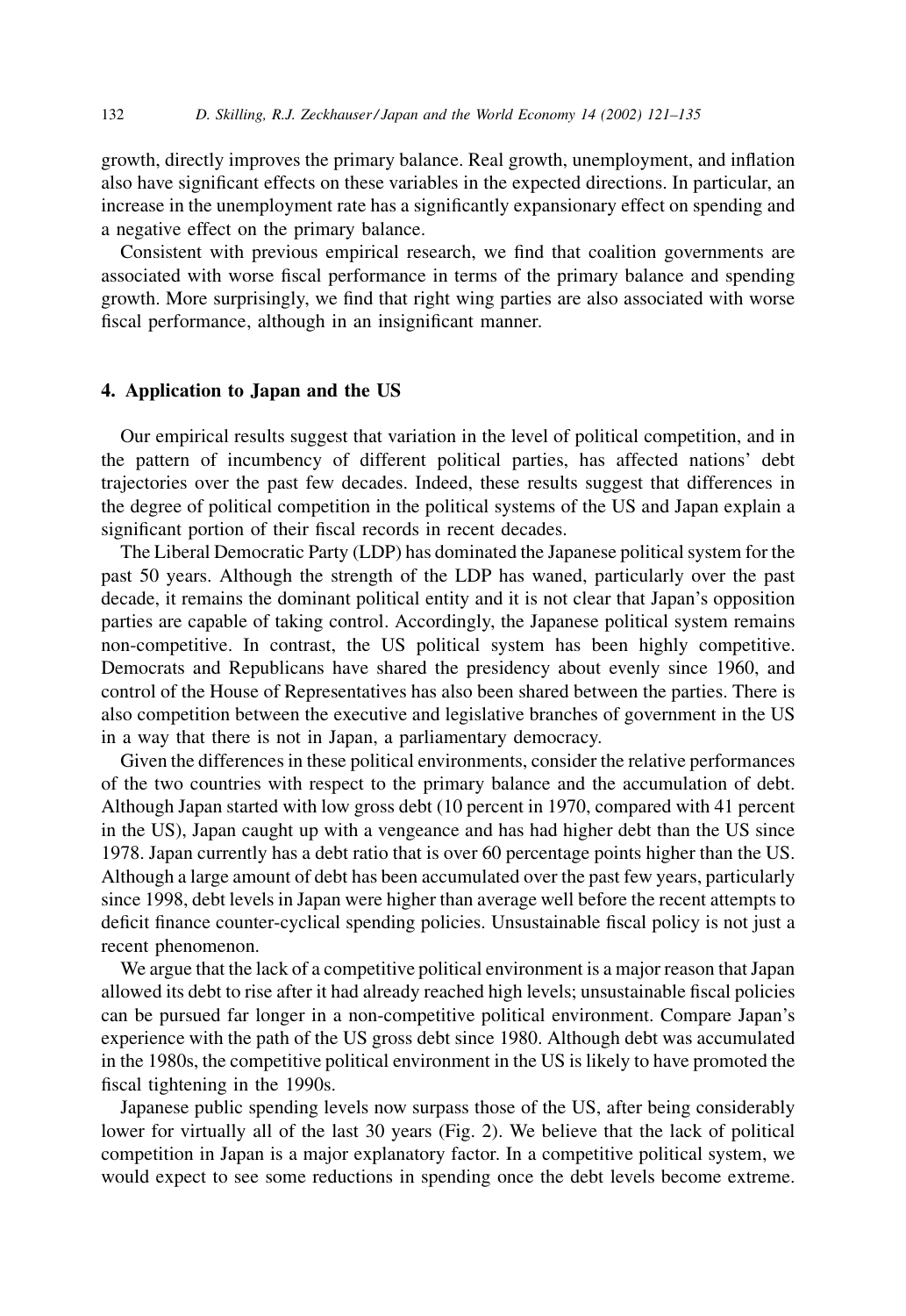Despite extreme debt levels, spending has not been constrained in Japan; indeed, spending has pursued an upward trajectory for some time. Although the incumbency of a dominant party may encourage some degree of prudence (lower deficits, reduced spending growth), in Japan it appears that the effects of political competition are stronger.

Political competition frequently seems to be a pre-condition for substantial fiscal adjustment. For example, Italy, another country dominated by a single ruling coalition from 1946 to 1994, had accumulated debt equal to 126 percent of GDP by 1994. However, the changes to the electoral system put in place in 1993 resulted in new parties and coalitions forming, and a more competitive political system. These political changes coincided with the beginning of a substantial fiscal tightening in Italy, and the tightest budget since World War II. As a result, gross debt in Italy has been reduced to 116 percent of GDP, and is projected to decline further.

#### 5. Concluding remarks

This paper shows that fiscal policy decisions can be partially understood as choices by ruling parties that wish to stay in power. Political structure matters: greater competition leads to prudence, particularly when debt levels are low or extreme.

We conjecture that the non-competitive nature of the Japanese political system has contributed to the failure of the Japanese government to reduce its very high levels of debt. Dominant parties that preside over the accumulation of debt may be reluctant to tighten fiscal policy, as this would effectively admit the error of past ways. This may be a factor in Japan, and may suggest that fiscal adjustment will be further delayed because the LDP has been responsible for accumulating this public debt.

In recent years, Japan—or at least analysts of Japan—have been searching for a fundamental structural solution to its long-term economic problems, including its mushrooming debt. Most proposed solutions involve economic reforms, which will lead to a more competitive economy. This analysis suggests that political reforms, leading to a more competitive electoral system, may be just as important to Japan's improved economic performance.<sup>6</sup> However, even if this analysis were widely accepted, it is not clear that such reforms would be implemented: parties do not readily give up power.

# Appendix A. Data and methodology

To implement the empirical tests we construct a panel data set that contains economic and political data for 18 OECD countries from 1960 to 1997, both inclusive.<sup>7</sup> The 18

 $6$  This claim is supported by other commentators. In a recent New York Times article, it was stated that "The list of purely economic problems is well known ... But increasingly, economists and experts are saying Japan's problems are first and foremost political: this is the only major industrial democracy that for the last half century—except for one brief interruption—has been governed by the same political group, the Liberal Democratic Party" (6 February 2001, p. A8).

<sup>&</sup>lt;sup>7</sup>The countries included in this data set are Australia, Austria, Belgium, Canada, Denmark, Finland, France, Germany, Iceland, Ireland, Italy, Japan, the Netherlands, New Zealand, Norway, Sweden, the UK and the US.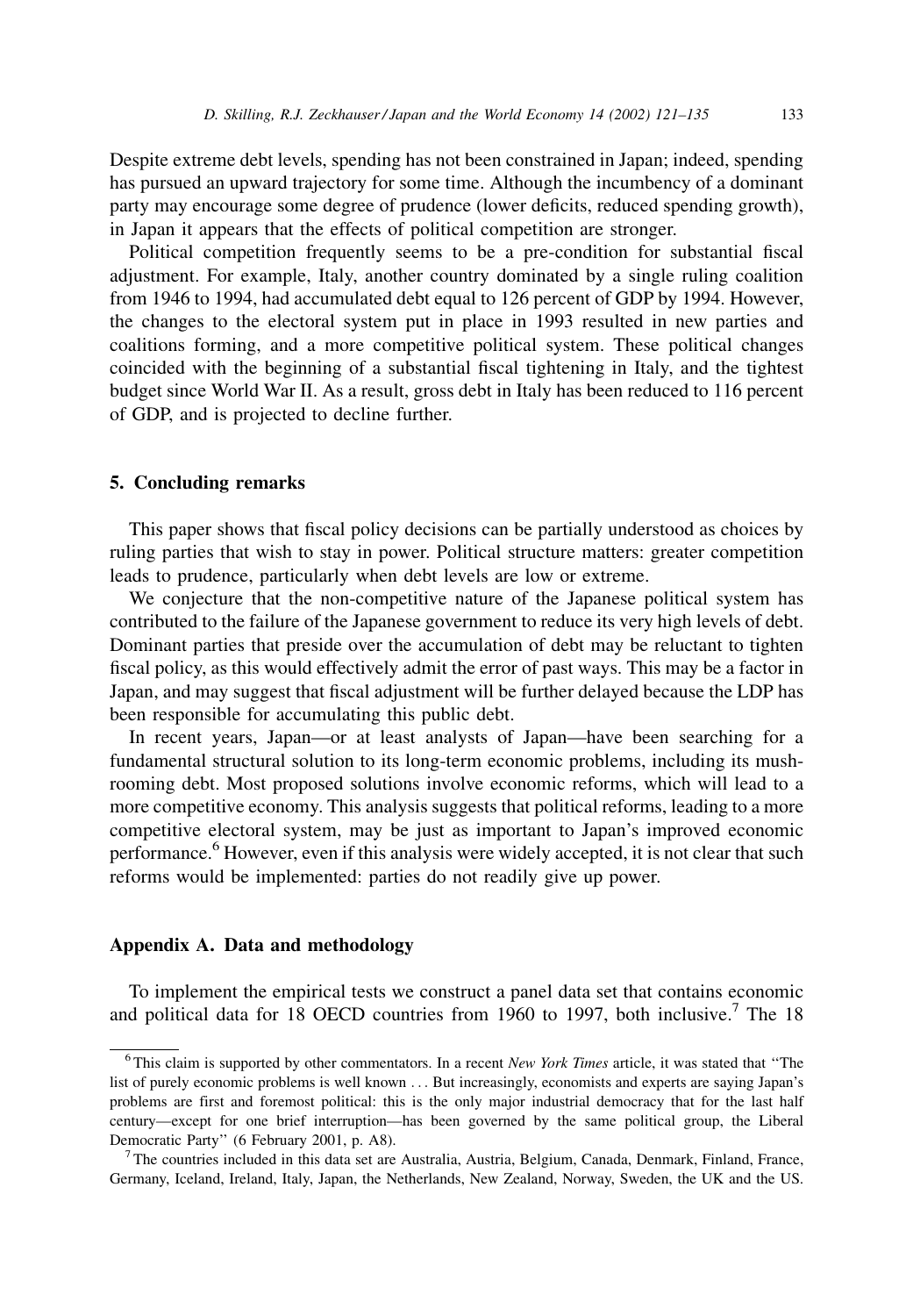countries in this data set are all of those OECD countries for which we have economic. fiscal, and political data for at least 20 years. The base economic data is drawn from the June 1999 OECD Economic Outlook, and covers the period from 1960 to 2000.

For the political data, we rely primarily on the results reported by Budge et al. (1993, 1998). These papers provide data on governments in 20 industrial democracies from 1945 to 1997, including data on the existence of coalition government and the government's ideological complexion. We obtain the US data from Alesina and Rosenthal (1995, p. 241).

Political competition is measured as the PCI defined in Footnote 2.

|           | Dominant party $= 1$ if dominant party is in office, 0 otherwise.            |
|-----------|------------------------------------------------------------------------------|
| Coalition | $= 1$ if more than one party is in government, 0 otherwise                   |
| Right     | $=$ 1 if right and center parties hold at least 66 percent of total votes, 0 |
|           | otherwise                                                                    |

We divide the countries into low, medium, and high competition categories, as follows:

- $\bullet$  high competition (0.5–1): USA, Denmark, Finland, The Netherlands and Norway;
- medium competition (0.3–0.5): Germany, France, UK, Canada, Austria, Iceland, Ireland, New Zealand, Sweden, and Australia;
- low competition  $(0-0.3)$ : Italy, Belgium, and Japan.

The main fiscal variable of interest is the primary balance, which is simply the fiscal balance plus the net interest payments. We call this 'Primary balance (1)' in the regressions. However, because of data limitations, this specification did not allow us to examine the breakdown between spending and revenue. We therefore construct another measure of the primary balance, which is similar in spirit. Following Kontopoulos and Perotti (1999), we deduct the property income payments and receipts (which include interest payments and receipts) from public spending and revenue. The difference between this measure of public revenue and public spending gives the primary balance. We call this term 'Primary balance  $(2)$ '. All of these terms are expressed as a percentage of GDP.

We control for three economic variables; real growth (the annual change in real GDP); inflation (the annual change in the GDP deflator); and the unemployment rate. We follow Franzese (1998) and distinguish between the temporary and permanent effects of these variables on the dependent variable by including both the lagged level (to capture the longrun effect) and the current-period change (to capture the short-run effect).

All of the equations are estimated using the panel-corrected standard errors procedure (Beck and Katz, 1995, 1997). To address serial correlation concerns, the spending and revenue dependent variables are expressed in first differences, and all of the equations include two lagged dependent variables and a lagged level.

# **References**

- Alesina, A., Perotti, R., Tavares, J., 1998. The political economy of fiscal adjustments. Brookings Papers on Economic Activity 1, 197-266.
- Alesina, A., Roubini, N., Cohen, G.D., 1997. Political Cycles and the Macroeconomy. MIT Press, Cambridge, MA.